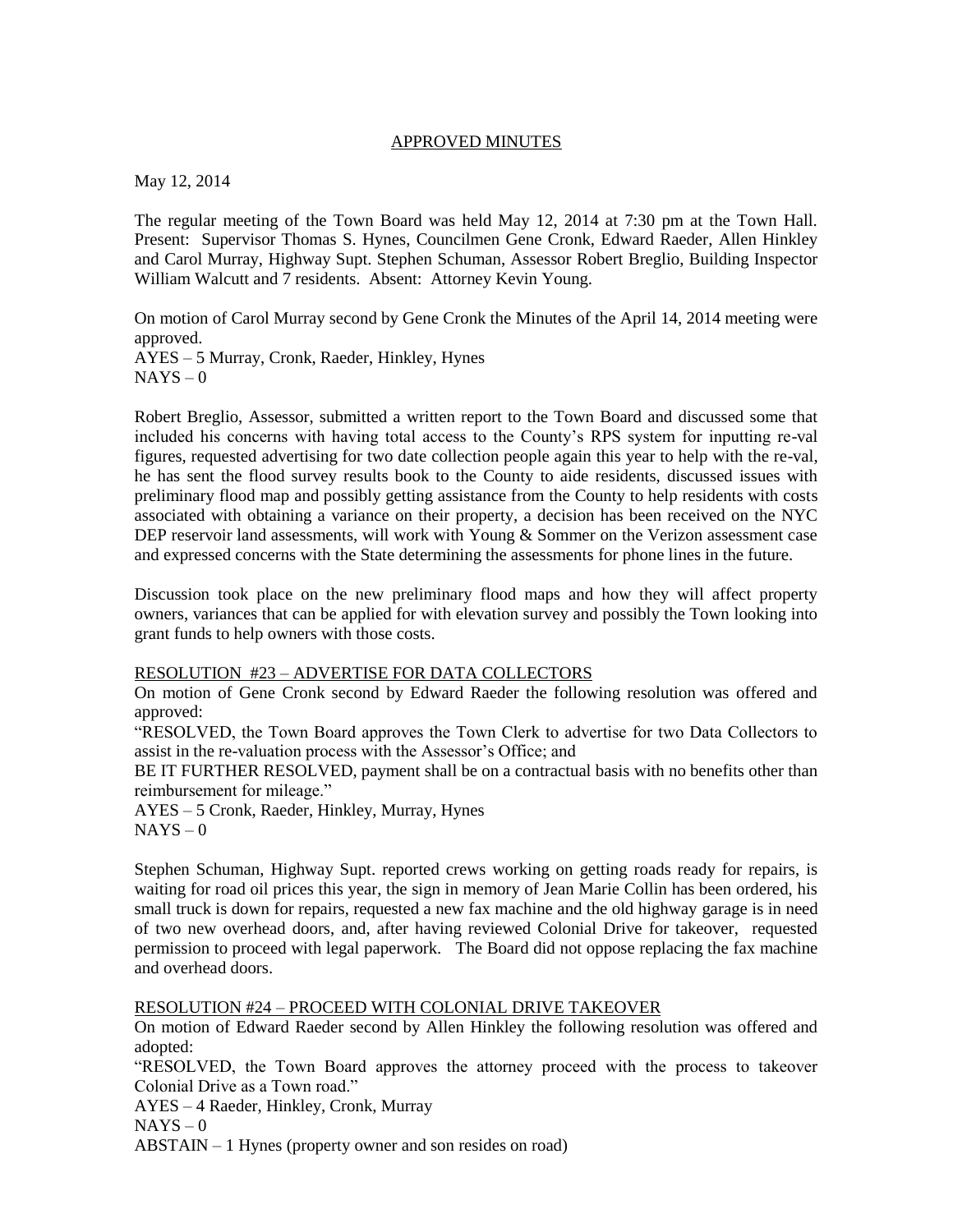William Walcutt, Building Inspector expressed concerns with the Caroline Lilly property (old Reeds Hotel/Bar property) still being in a dilapidated state and requested to place a Condemned Building sign on the bar building. Quite a few months ago the contractor had attended a Board meeting to discuss the plans for the buildings but since then no work has been done. The Building Inspector was directed to contact the contractor to discuss the matter and report back to the Board who will table a decision until the next Town Board meeting.

A letter was received from the Historic Preservation Commission expressing concerns with building permits being issued to owners in the Historic District before the Commission completes their own review. The Building Inspector was directed to not issue any building permits to owners in the Historic District, if a building permit is required, until the Commission makes a decision on the work. The policy would also include building permit work falling under Site Plan Review by the Planning Board.

Carolynn Faraci, Community Resource Clerk, reported the new fire pit and heaters at the Kirkside Park buildings are in use, new locks have been installed on the building and the Historic Commission has requested the Board approve the appointment of Nicole Haroldson to fill the vacancy on the Historic Commission.

Discussion took place on Town Hall restroom renovations needed and the Civic Center water pipe repairs needed.

Lawrence Moran reported still having low water pressure at his residence in Grand Gorge after replacing water lines in his house. It was recommended since he is on a bank he may need to install an "on demand" pump.

A letter was received from Martin Menne expressing concerns with his water bill charges being high because his water line runs under the road and he must keep water running through the winter to prevent freezing. Mr. Menne requested the Shut Off valve be re-located from across the road to being on his property. The Board will look at a year of readings and discussed the possibility of pro-rating the bill.

Supv. Hynes reported the Lake St. drainage project has begun construction again. All pipes have been laid and they will now begin work on the swale. Work is expected to be completed in June.

An application has been submitted to the O'Conner Foundation for grant funds to install lights in the Roxbury Methodist Church clock tower. The application will be considered this month for decision.

A note was received from the Grand Gorge Sr. Social Club thanking the Town Board having received the \$500 given the club per the 2014 Town Budget.

Councilman Allen Hinkley questioned funds being available from the Town to help in the mowing costs for the Old School Baptist Church on County Hwy 41. Supv. Hynes stated that funds were included in the 2014 Town Budget to help defray costs.

Edward Dalski referenced the new liquor store building and questioned if the Historic District regulated paint colors. It was stated the Historic District designation purposely has no regulations pertaining to building color.

On motion of Allen Hinkley second by Carol Murray the Town Board approved the monthly report of the Town Board for April 2014 in the amount of \$1,046.00 (Town Clerk \$251.00 and Building Permits \$795.00).

AYES – 5 Hinkley, Murray, Raeder, Cronk, Hynes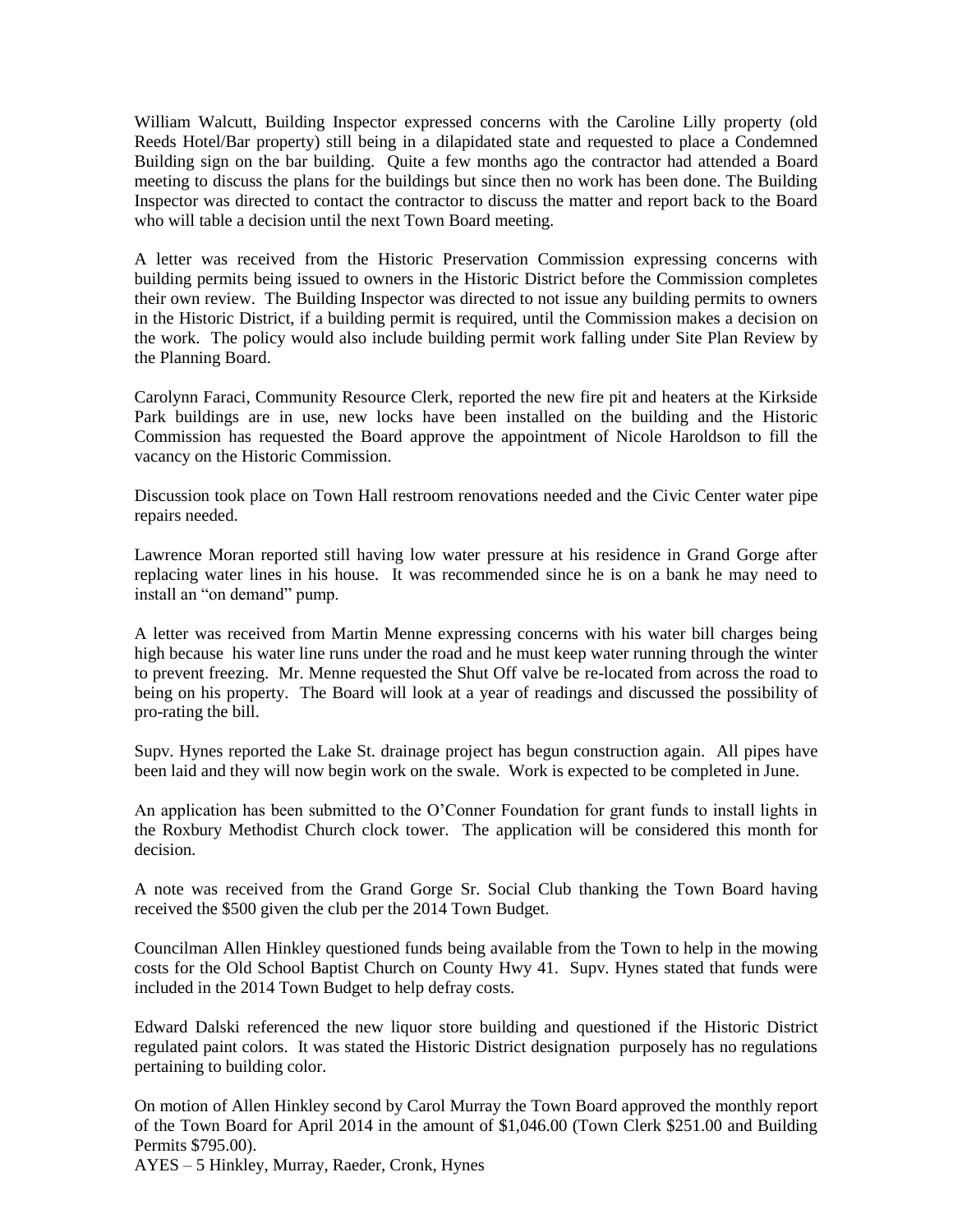$NAYS - 0$ 

On motion of Gene Cronk second by Edward Raeder the Town Board approved the monthly report of the Supervisor for March 2014.

AYES – 5 Cronk, Raeder, Hinkley, Murray, Hynes  $NAYS - 0$ 

On motion of Carol Murray second by Gene Cronk the Town Board approved the monthly report of the Assessor for April 2014.

AYES – 5 Murray, Cronk, Raeder, Hinkley, Hynes NAYS -0

On motion of Edward Raeder second by Allen Hinkley the Town Board approved the monthly report of the Justice Court for March 2014 in the amount of \$5,277.00. AYES – 5 Raeder, Hinkley, Cronk, Murray, Hynes  $NAYS - 0$ 

On motion of Gene Cronk second by Edward Raeder the Town Board approved the final monthly report of the Tax Collector for April 2014.

AYES – 5 Cronk, Raeder, Hinkley, Murray, Hynes  $NAYS - 0$ 

On motion of Edward Raeder second by Allen Hinkley the Town Board approved the annual report of the Tax Collector for Town & County tax monies received per the 2014 Collector Warrant. AYES – 5 Raeder, Hinkley, Cronk, Murray, Hynes  $NAYS - 0$ 

On motion of Carol Murray second by Edward Raeder the Town Board approved the report of HUD Program funds for April 2014.

AYES – 5 Murray, Raeder, Cronk, Hinkley, Hynes  $NAYS - 0$ 

On motion of Gene Cronk second by Allen Hinkley the Town Board approved the monthly report of the Building Inspector for April 2014.

AYES – 5 Cronk, Hinkley, Raeder, Murray, Hynes  $NAYS - 0$ 

On motion of Allen Hinkley second by Carol Murray the Town Board approved the monthly report of water district receipts for April 2014 in the following amounts: Denver \$3,374.86; Grand Gorge \$3,574.55 and Roxbury \$4,489.43.

AYES – 5 Hinkley, Murray, Raeder, Cronk, Hynes  $NAYS - 0$ 

RESOLUTION #25-APPOINT HAROLDSON TO HISTORIC PRESERVATION COMMISSION On motion of Allen Hinkley second by Gene Cronk the following resolution was offered and adopted:

"RESOLVED, the Town Board appoints Nicole Haroldson to fill the vacancy on the Historic Preservation Commission, effective immediately; and

BE IT FURTHER RESOLVED said term shall expire 12/31/16.

AYES – 5 Hinkley, Cronk, Raeder, Murray, Hynes

 $NAYS - 0$ 

Two proposals were received for renovating the second floor bathroom of the Town Hall and were as follows: Cole & Griffin \$3,150 (includes plumbing & electrical) and Cammer Construction